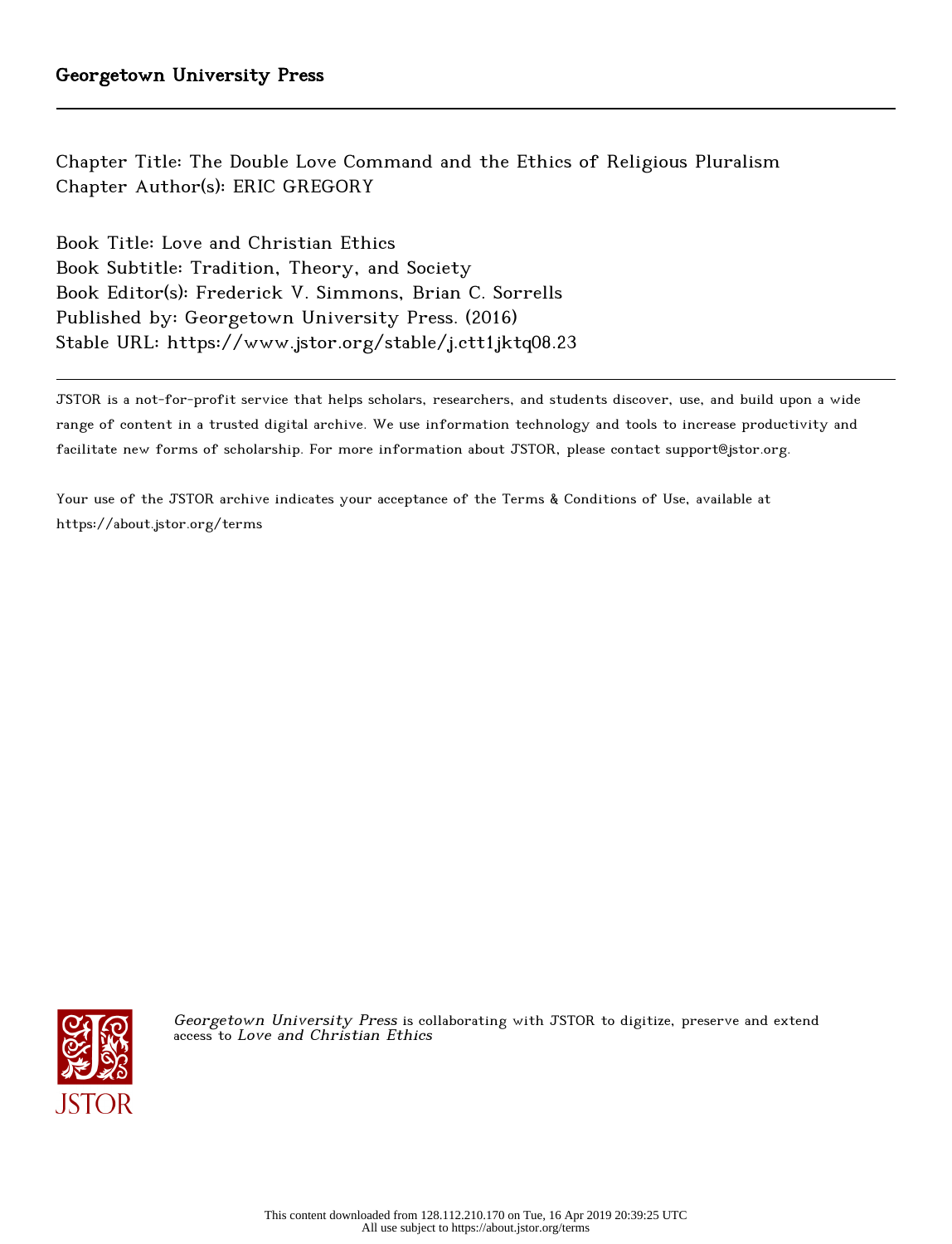# **19**

# The Double Love Command and the Ethics of Religious Pluralism

ERIC GREGORY

The significant things are the distinctive patterns of story, belief, ritual, and behavior that give "love" and "God" their specific and sometimes contradictory meanings.

—George Lindbeck, *The Nature of Doctrine*

It would be impossible to tell the history of modern Christian ethics without paying attention to the ways in which the realities of diversity have shaped its concerns. In a theological register, responses to these realities have run the gamut from lamenting an existential threat to celebrating a providential gift. Biblical narratives, from Babel to Pentecost, are marshaled for each approach (cf., e.g., Gen. 11; Rom. 12; 1 Cor. 12; Rev. 7). What cannot be denied is the extent to which recognition of diversity has sponsored and determined much of the intellectual agenda of the discipline known as "Christian ethics." For example, increased attention to diversity has energized discussions of *moral* pluralism (in terms of seemingly incommensurable values or even the plural nature of the good itself) and *political* pluralism (in terms of social practices and institutional arrangements that accommodate difference).<sup>[1](#page-12-0)</sup> Resurgent debates in Christian ethics about natural law, human rights, or the common good—and related ones about "public reason" or "multiculturalism"—display this concentration on plu-rality in relation to rival approaches to morality and politics.<sup>[2](#page-12-0)</sup>

Language of equality, alterity, and respect pervade these discussions. Virtues such as fidelity, tolerance, and humility figure prominently. The vigor of these debates, of course, is predicated on different uses and applications of these terms. Some suggest pluralism is a peculiar problem of modernity, a post-Enlightenment anxiety about difference bound up with massive cultural and intellectual change. These changes and the anxieties they promote, we are told, only accelerate with globalization, technological advances, and mass migration.

Strictly speaking, pluralism is but one normative response to facts of plurality. Like the category of religion this side of Luther's reading of Paul, it may be a decidedly modern way of thinking about and living with diversity. Indeed, genealogists frequently point out that "religion" and "pluralism" arose in tandem in the discursive practices of modernity. They bear the marks not simply of philosophical inquiry or crises of faith but of politics and history as well.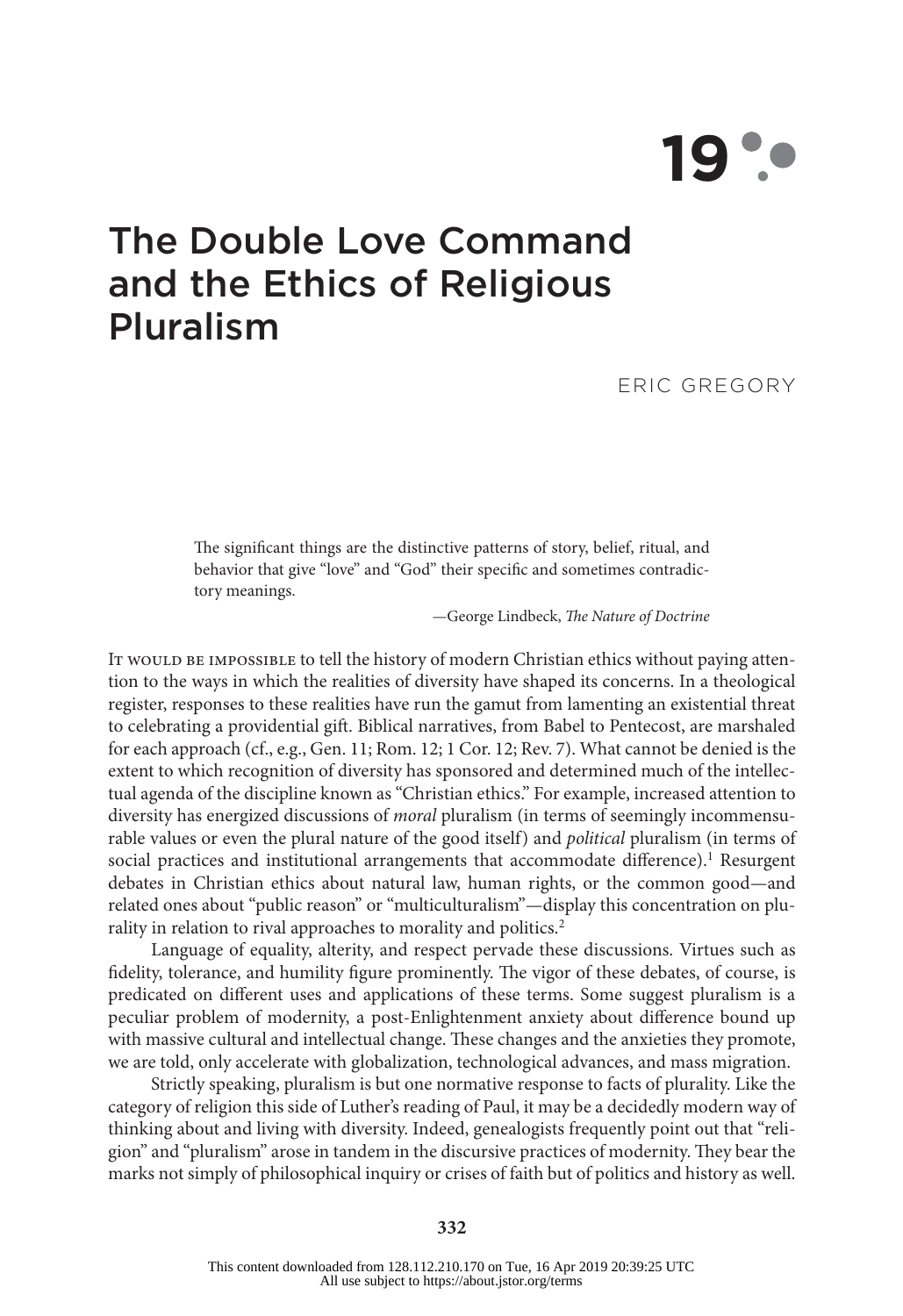Historically distant cultures and thinkers recognized diversity. But they did not construct or experience its challenge as moderns do. Even if we resist efforts to identify a single essence of religion or modernity, it is clear that many previous generations did not operate with notions of "religious pluralism" as an analytic framework. Others admit this distance, but they argue valuable resources within the historic Christian tradition might be reconstructed in light of our contemporary social experience.<sup>[3](#page-12-0)</sup> So assessments of diversity and pluralism are themselves plural, and often contradictory.[4](#page-12-0)

Many academic disciplines and religious communities share these animating dynamics. But they have found particular expression in Christian ethics through ongoing debates about the distinctiveness of Christian ethics and the relation of Christianity to liberal democracy. No doubt issues raised by *religious* pluralism overlap with concerns about *moral* and *political* diversity. They find parallels in the negotiations of intra-religious difference that characterize the diversity of Christian ethics itself, not to mention fraught ecclesial discourse within Christian denominations. Indeed, they are profoundly interrelated. In Christian ethics, for example, appeals to plural traditions and plural narratives abound. Translation and charitable interpretation of conceptual schemes are heralded as ways to deepen theological and ethical commitments. Rational reconstruction of historical figures, texts, and cultures is increasingly the norm in both Protestant and Roman Catholic moral theology. This work whether it compares Augustine and Kant or Aquinas and Barth—shows how the varieties of Christian ethics *already* reflect difference in Western thought. Moreover, broader approaches in comparative ethics within and across traditions remain high on the agenda.<sup>[5](#page-12-0)</sup> There is a new generation of scholars conversant in both "Christian ethics" and "comparative religious ethics." As a whole, however, engagement with non-Christian religions has been less prominent in Christian ethics than engagement with secular philosophy, the social sciences, and Protestant–Roman Catholic ecumenical dialogue.

Analyses of moral and political pluralism do admit analogies to religious pluralism. They tap into disputes over basic assumptions about human nature, truth, and the very category of "religion."[6](#page-12-0) Christian ethicists regularly examine forms of skepticism and relativism in moral and political arenas. Burdened by a history of Christian conquest, they consider multiple expressions of Christian witness with respect to morality and politics. They lift up lives thought to embody paradigmatic Christian virtue in relation to non-Christian neighbors (often ones that did not benefit from balancing openness with commitment). Relational pairings of universal-particular, insider-outsider, and nearness-distance are dominant themes. At the same time, much of contemporary interreligious dialogue focuses on global ethical issues that touch on concerns with liberation and healing transformation. Ironically, however, explicit focus on religious pluralism as such has not been a dominant subject in Christian ethics. By my lights, inquiry into the implications of the depth and integrity of religious diversity for Christian ethics remains relatively undeveloped. This neglect stands in sharp contrast to analytic philosophy of religion, systematic theology, and religious ethics more generally. Despite important developments in the church and the wider world, Christian ethics has yet to bring its many resources to bear on religious pluralism.

Of course, this claim assumes those resources matter. To frame the approach in these terms risks seduction and conceit, implicating Christian ethics in yet another form of oppositional hegemony, identity politics, and static universalism. It turns religious pluralism into a problem to be solved *by* Christian ethics rather than a shared reality to be engaged *within* Christian ethics. Moreover, why privilege the contribution of Christian ethics, especially if untutored in the necessary linguistic, anthropological, and historical knowledge? Perhaps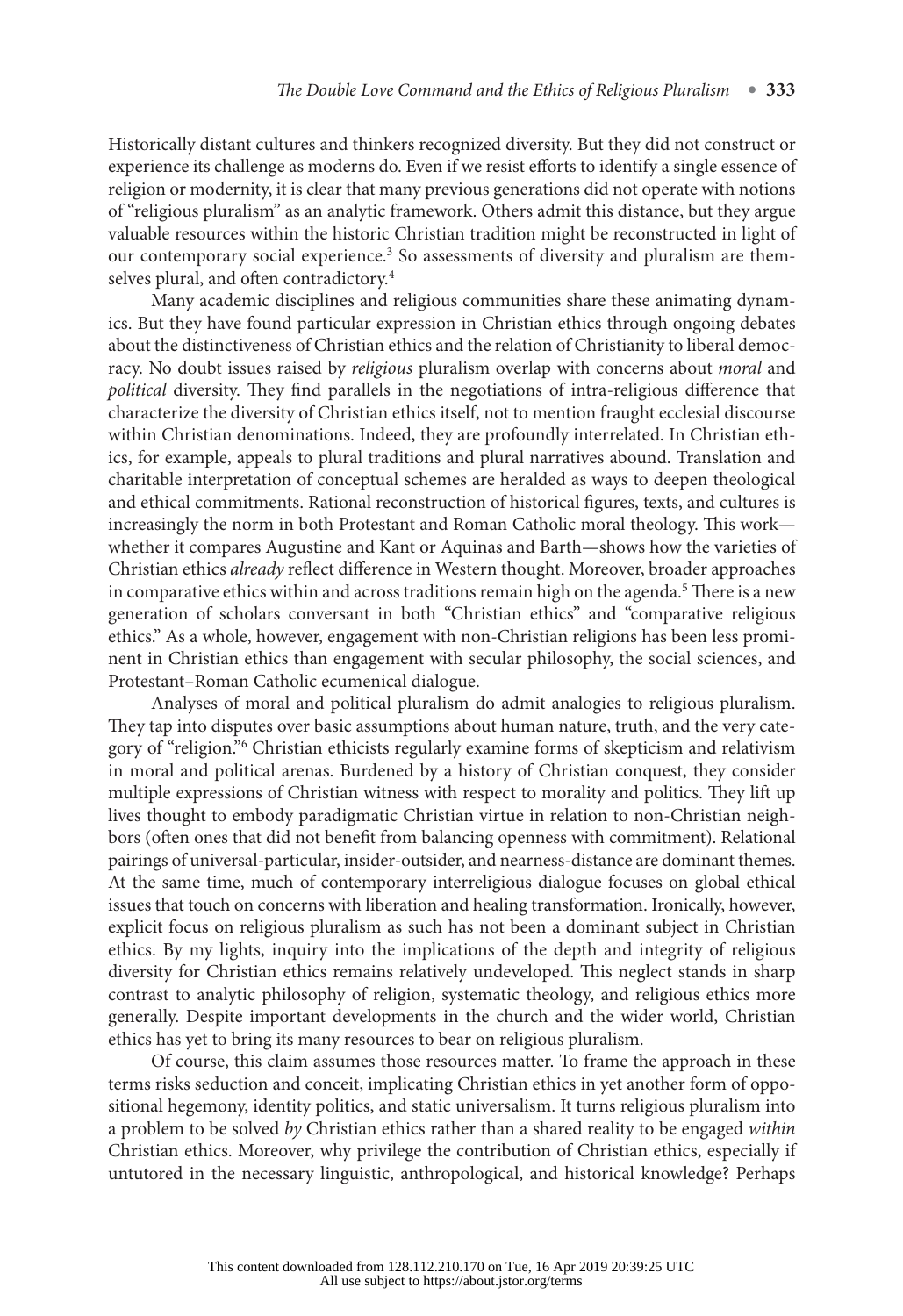religious pluralism is a topic best left to philosophers, theologians, and "religious ethicists"? No doubt Christian ethicists have much to learn from these increasingly sophisticated literatures (as well as their weaknesses). They typically raise the hermeneutical challenge of comparison and tax the analogical imagination in light of religious pluralism more acutely. But it is not uncommon for Christian ethicists to feel stretched by multiple sources between the doctrinal, the historical, the ethnographic, and the practical. In addition to their urgency in a global age that suffers the consequences of mapping "believers" against "unbelievers," many of the issues raised by religious pluralism are so native to the established concerns of Christian ethics that their neglect seems increasingly odd. At the very least, the resemblances between intra-Christian ethical pluralism and religious pluralism themselves invite comparison[.7](#page-12-0)

The present essay does not claim to correct this neglect in any comprehensive way, let alone provide a theology of religious pluralism, a method for comparative theology, or an ethics of discipleship for a multi-faith world. The issues raised by religious diversity within the lived religion of Christian communities have varied pastoral and theoretical dimensions. They also press us in deeply personal ways. Perhaps more than moral or political pluralism, they raise explicitly missiological and soteriological issues absent in most Christian ethics. This absence is instructive, but I here bracket whether it is necessary. Rather, I aim to elevate ways in which one familiar topic—often taken in complicated ways to be a hallmark of Christian ethics—bears on the subject.

The centrality of love in divine revelation is itself notable for approaching religious pluralism from within Christian ethics. It invites welcome comparison of diverse treatments of love (and its analogues) in Christian and non-Christian figures and traditions. Comparison might reveal differences in degree as well as differences in kind, dislocating the familiar analyses of agape, eros, caritas, and philia. Such an approach would expand our conceptual repertoire even as it sheds light on existing terms and ways of living a worthwhile life. Christian beliefs and practices could only be enriched by apt comparison. The *methodological* issues raised by comparison with non-Christian traditions strike me as not qualitatively different than existing efforts to compare visions of love within Christian traditions.

But related questions remain internal to Christian ethics. Should love assume priority relative to other virtues in discussions of religious pluralism? How does Christian discourse of love relate to religious diversity? How should Christians love non-Christians with respect to their religious convictions? Do Christians properly love their neighbor by calling them to relationship with the God of the Christian faith? The issues raised by these questions are frustratingly complex and resist easy judgments. There seem no responses that are not misleading or risk sentimentalism. They also trade on neuralgic issues in the history of theology, especially theodicy and election.

My ambition is limited. It is decidedly confessional rather than apologetic, taking my cue from those in the Christian tradition who confess no God *above* the Trinity. I want to signal how some aspects of Christian love relate to religious pluralism in light of an insistence on the priority of divine transcendence of the One who sends and vindicates Jesus. This signaling is an invitation to attend to the relatively unexamined resemblances between issues within Christian ethics and discussions of religious pluralism. The goal is to stimulate both theological and ethical reflection by framing the familiar in a novel context. Making these connections explicit is one way to subject discussions of both Christian love and religious pluralism to critical scrutiny.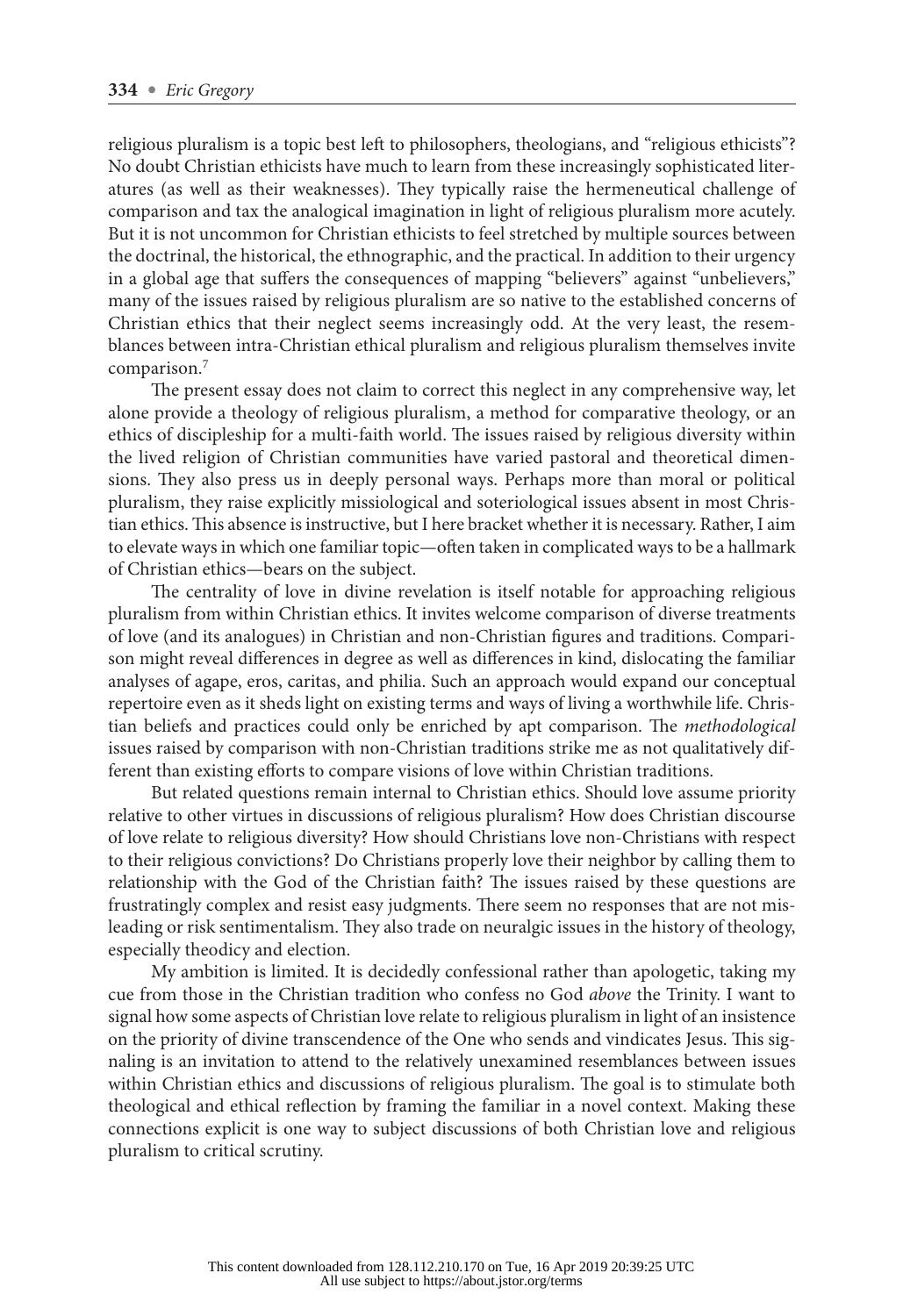Gene Outka is justifiably regarded as the keenest interpreter of Christian agape in modern Christian ethics. I take his theocentric interpretation of Christian love as my guide by identifying two persistent themes from his corpus: equal regard of persons and the interrelatedness of the love commands. Outka's interpretations have a decidedly Protestant lineage and emphasis on God's prevenient grace. They rely on a creedal tradition emerging from the biblical narrative "always respectfully, holding that one should, as far as possible, not only give a faithful account of it but take it with governing seriousness when one assimilates new insights.["8](#page-12-0) But they are far from idiosyncratic. They are shaped by engagement with many Christian traditions, especially informed by the ethical and theological legacies of Augustine, Søren Kierkegaard, and Karl Barth. No doubt they merit further development. Not every Christian account would assent to them. Nevertheless, Outka's identification of normative links among love of God, self, and neighbor reflects essential commitments for the formation of Christian identity. Loves signal what we most care about. They invite specification for a Christian ethics of religious pluralism. With Outka, then, my inquiry seeks to avoid "vapid amiability where one is wholly content to be part of a directionless exchange of viewpoints.["9](#page-12-0)

## **A Modest Proposal**

In contrast to Christian ethics, religious pluralism is a major topic in contemporary philosophy and theology. Philosophical treatments typically focus on the rationality of belief, the nature of truth claims, and epistemic consequences of disagreement. Christian philosophers play a notable role in these debates.[10](#page-12-0) Theological treatments typically focus on what might be learned about God from non-Christian religions and the salvific prospects of their adherents. Competing theological judgments often depend on different philosophical orientations.<sup>[11](#page-12-0)</sup>

Most of these discussions trade on the well-worn and pedagogically accessible categories of exclusivism, inclusivism, and pluralism. They display the influence of John Hick, despite various efforts to enrich or challenge their heuristic value.<sup>[12](#page-12-0)</sup> Some Christian ethicists have regarded this paradigm a parochial feature of secular liberalism. Stanley Hauerwas, for example, characteristically worries that "even the attempt to develop such typologies betrays ideological presumptions."<sup>[13](#page-13-0)</sup> John Milbank argues they retain "covert Christianizations."<sup>[14](#page-13-0)</sup> Still, despite suspicions, these categories have proved resilient.

Briefly, pluralism names an approach that finds salvific truth in all religions. There is no one true religion. None have an epistemic advantage. Many religions promote moral and spiritual transformations that are worthy of admiration. Divergence about sacred value appears so historically and culturally conditioned that adherence to one or another religion seems arbitrary. An effort to locate something common or essential to all religions typically underlies this project.

Exclusivism elevates difference as a form of steadfast faithfulness and responsibility to truthfulness, not arrogance. Idolatry is its central concern and ultimate sin. Some unique features of a religion (such as revelation or grace) warrant an epistemic confidence that characterizes other religions in terms of error and rejection. On these terms, what some describe as "multiple religious belonging" would be considered an oxymoron. For example, exclusivism would hold that the relationship between Christian faith in a triune God and other religious confessions is primarily one of discontinuity, not fulfillment or mutual appreciation. God's revelation in Christ is determinative; grace is not mediated through non-Christian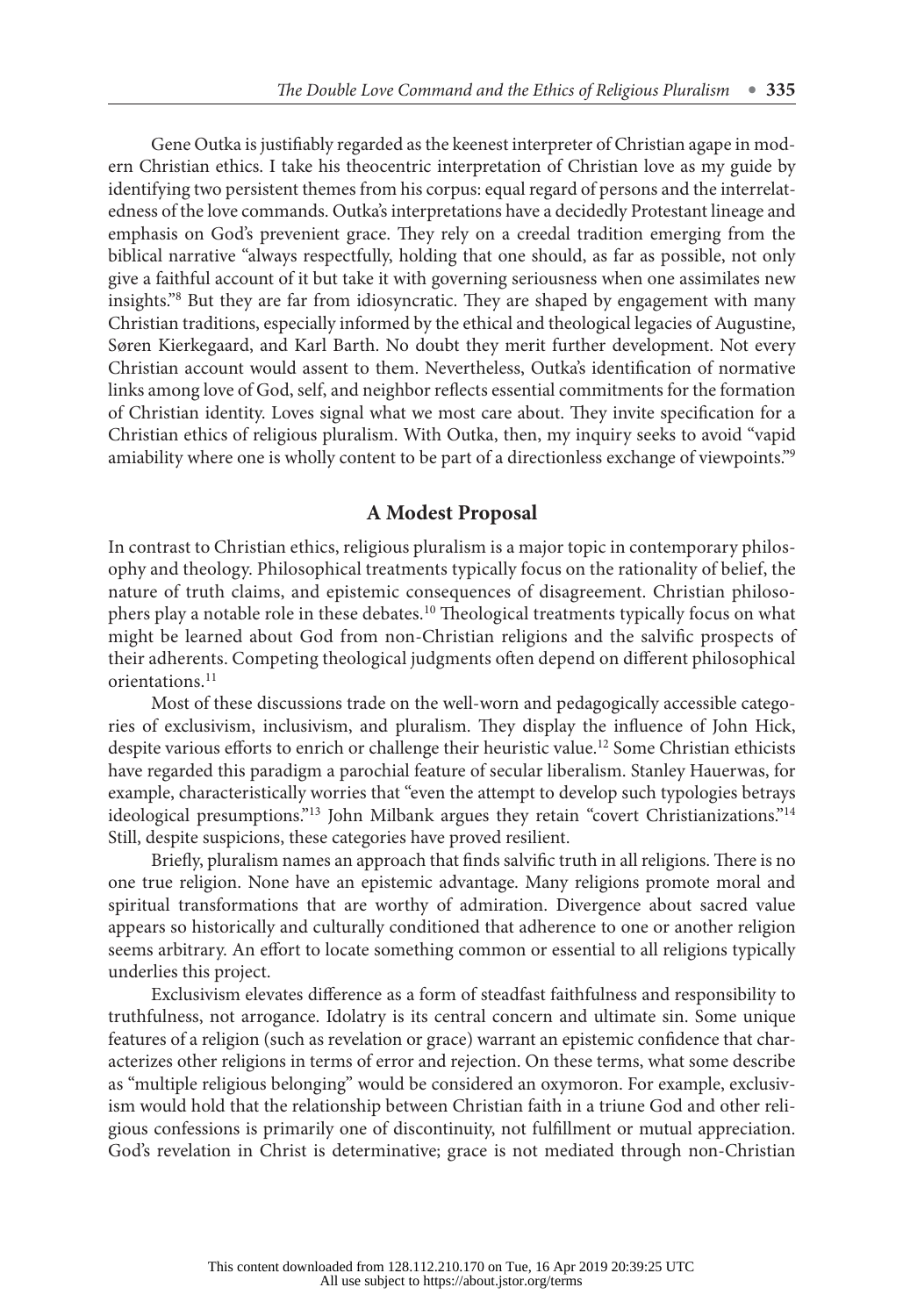religions. The salvation of non-Christians is typically denied. Affirming and denying beliefs is simply our existential condition that gives rise to plurality itself.

Inclusivism affirms the presence of God in multiple religious practices. But it maintains one revelation as authoritative, even when denied or unacknowledged. Christian inclusivists, for example, might maintain a high Christology (*Christus solus*) with the hope of an open soteriology. They express confidence in God's reconciling work in Christ for the world (2 Cor. 5:19). But they emphasize humility in view of our provisional capacity to know God or the fate of others in the same way that God knows. In passages like Matthew 25, they find biblical witness that honors the religious meaning of lives that do not explicitly confess the lordship of Jesus (often by defining the first love commandment by its fulfillment of the second). This approach finds many supporters in academic theology across the ecumenical spectrum. Yet critics argue this position inherits the problems of both exclusivism and pluralism.

The pluralist approach can seem attractive today given widespread concerns about intolerance and religious violence. A tolerant society, on this view, demands a tolerant theology where that in turn means regarding each tradition equally right about matters religious. Pluralism is politically salutary and socially necessary. Yet the status of pluralism as a power-ful ideal has been subject to increased criticism in both religious studies and theology.<sup>[15](#page-13-0)</sup> Ironically, many find it does not recognize deep differences in religious traditions and thereby perpetuates its own disrespect of diverse religious cultures. It produces an illusion that religions are primarily manageable sets of (inadequate) freestanding propositions rather than comprehensively self-involving forms of life. It domesticates religion by making it a matter of private belief.

However one evaluates the constraints of this typology, each position invokes intellectual and moral virtues worthy of attention. They direct us to important issues. There is virtue in the economy of the paradigm itself. While no position fully persuades, no alternative vocabulary or conceptual innovation has succeeded in overcoming its generativity. But classification is a tricky business. It is always value-laden. Classifiers and their critics often do not make explicit their own normative commitments. I agree with those who find this particular system of classification limiting. It is reductive in too many ways, especially for the purposes of theological or ethical analysis.

To be sure, disciplinary boundaries are porous. Ethics saturates these discussions of religious pluralism. Philosophers dispute the justice and charity of the exclusivist's God. They question the moral compass of those who would worship such a God. Inclusivists work to reconcile the finality of God's self-revelation in Christ, the goods of church membership, and the evident piety of other traditions. Moreover, though in different ways, the influential proposals by John Hick, Karl Rahner, and Paul Knitter found in this literature all make otherregarding love basic to their approach to religious pluralism.[16](#page-13-0) These discussions can rehearse a familiar trajectory found especially in the liberal Protestant tradition of "ethicizing" Christian doctrine, particularly through a language of love that subordinates theology to the rational purity of ethical universals available to human experience. The particulars of religious commitments, on these terms, are celebrated as a symbolic vehicle for something else. This is not the route I propose to pursue.

Karl Barth's dialectical approach to "religion" as a creature of grace remains salient.<sup>[17](#page-13-0)</sup> Following Barth, I do not wish to pit dogmatics against ethics. Following Augustine, I do not wish to oppose confession and virtue. Both are interdependent. The coordination of the two love commandments is always "theological" and "ethical."<sup>[18](#page-13-0)</sup> What I want to do is explore ethical dimensions that emerge from two explicitly Christian theological commitments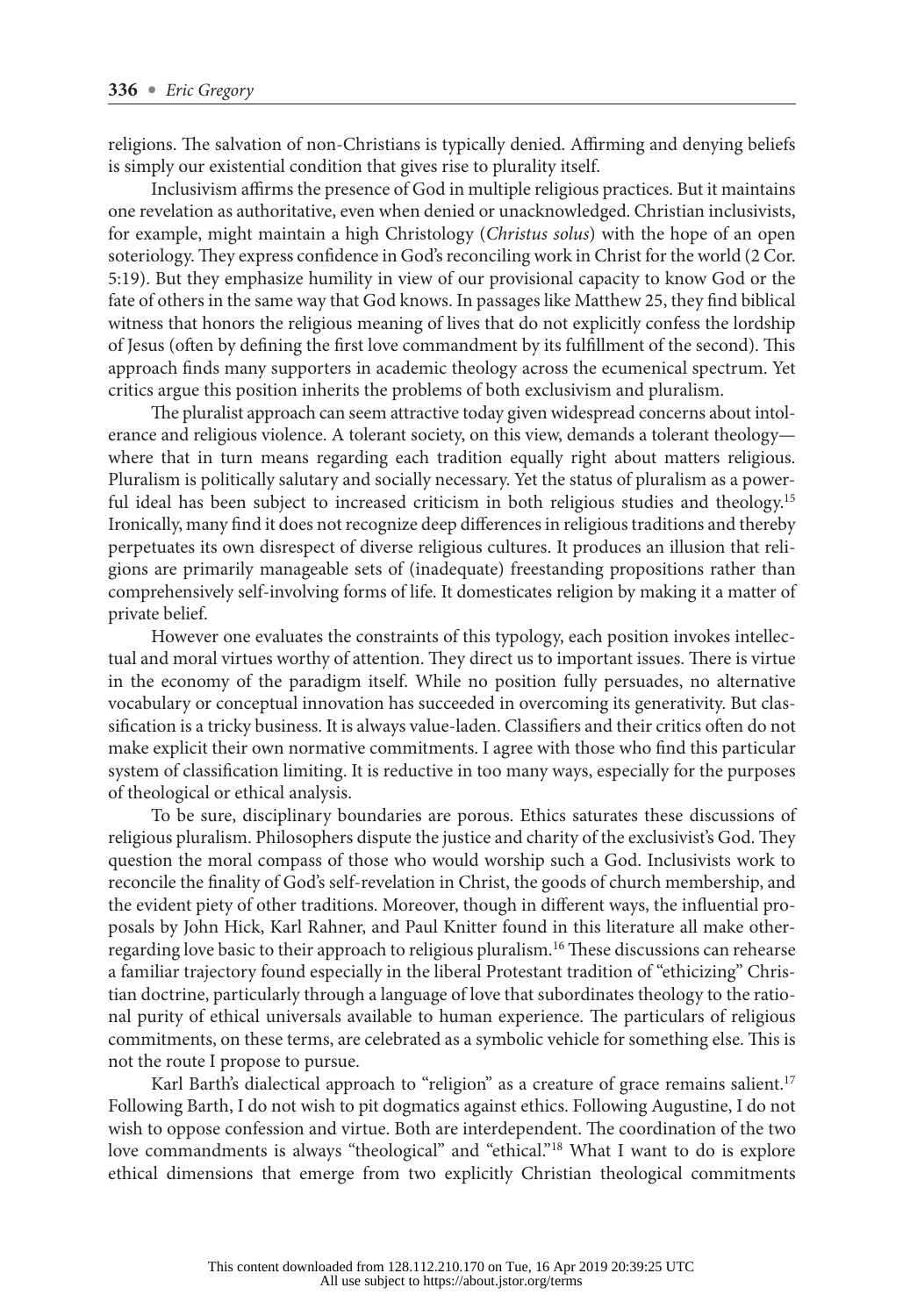about otherness. My account is necessarily concise and highly selective. It borrows heavily from Outka's insights regarding love's symmetries and asymmetries. But their application to religious diversity is my own.

## **Equal Regard: Love's Symmetry**

Gene Outka's *Agape: An Ethical Analysis* did not propose a theory of love. The formal purpose of that work was to contribute "to our understanding of what love has been taken ethically to be, rather than what it must be."<sup>19</sup> Outka details the basic features of the agapist literature since Anders Nygren's own influential paradigms[.20](#page-13-0) Like Nygren's text, however, Outka's work resists a clear distinction between the descriptive and the normative. Outka's comparisons, like all acts of comparison, are interpretive. In submitting various strands in the literature to analysis, Outka's framing of the normative content of neighbor love has been profoundly influential. Consider, for example, his opening summary statement: "Agape is a regard for the neighbor which in crucial respects is independent and unalterable. To these features there is a corollary: the regard is for every person qua human existent, to be distinguished from those special traits, actions, etc., which distinguish particular personalities from each other."[21](#page-13-0) The centrality and permanence Outka assigns to "equal regard" is not explicitly developed in relation to religious diversity. Most critical discussions have focused on its relation to Kantian "respect for persons" and subsequent debates about individualism, special relationships, selfsacrifice, and the role of emotions in the moral life.<sup>22</sup> But I take Outka's term of art to be a fertile route into love's relation to religious diversity.

The focus here is anthropology. Most fundamentally, the priority of equal regard elevates the priority of persons. Persons are made in the image of God. That is to say, all human persons have irreducible value independent of assessment of their beliefs or actions. Their "worth and dignity" is always enjoined; it is "independent and unalterable.["23](#page-13-0) All attempts at domination are ruled out. Religious liberty is defended. Neighbors, like God, are honored in their definite otherness.

This commitment to a person "qua human existent" risks sterile description and abstract platitude. Fears of theological redundancy emerge. But for Outka, positing the essential equal-ity of persons before God is foundational.<sup>[24](#page-13-0)</sup> To conceive of human dignity strictly in relation to God poses familiar difficulties, both metaphysical and political. But it is also phenomenologically rich and morally demanding.

The intrinsic value of all persons does not arise from their own merit, let alone utility for one's own well-being. It is not something to be proven or justified. On Christian terms, value is secured from eternity by God's own identification with humanity. It belongs to those inside and outside the visible church. Refusals of equal regard betray a possessiveness and inordinate self-love that Augustinians term sin. The great damage of sin is manifest in disordered loves. A characteristic form of disordered loving is grasping at the good rather than being in relation to it with others. The darkness of sin is birthed in the radical freedom of love itself: the *mala voluntas* closed to others and to God. In a fallen world, Augustine observes, the perversity of pride inclines us to hate "a fellowship of equality under God" (Augustine, *CD* 19.12). The lustful goal of self-mastery issues a consuming mastery of others that also distorts the self. This is what Kierkegaard diagnoses as the "I intoxicated in the other-I.["25](#page-13-0) Love's inward curvature denies a shared origin and even the possibility of a shared destiny. As such, human value is bound to a complex theological scheme that identifies agape as the practical corollary of grace: the bestowal of divine love, which Outka reckons,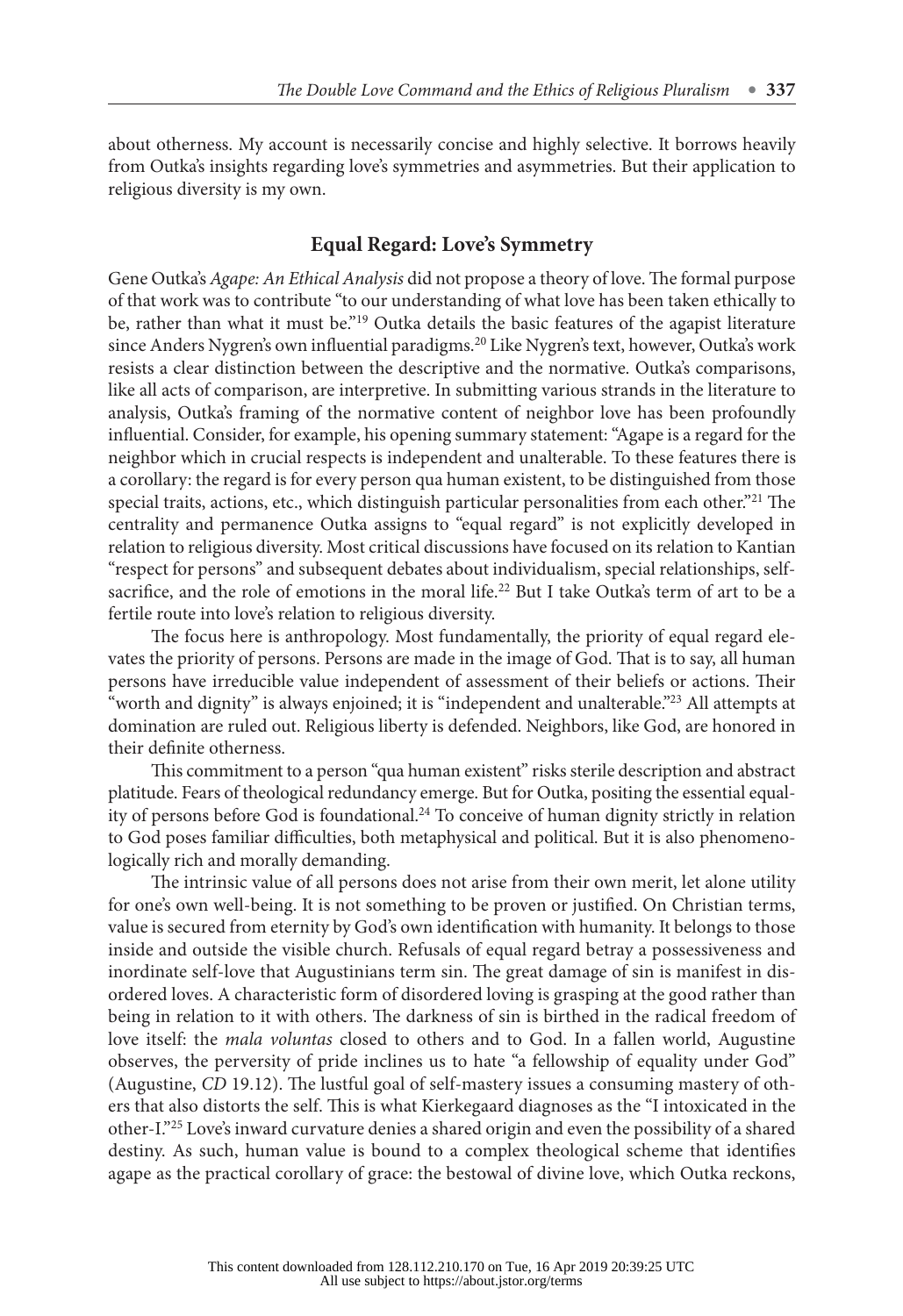is "surely universal."<sup>26</sup> Any person, including the self and the religious "other," is rendered as a subject embraced by this divine love.

Equal regard is an analogue of this divine love. It is the love revealed in the compassion of Christ and the compassion of the Good Samaritan. To love God is, at least in part, to love what God loves. This requires the cultivation of virtue and the enabling power of grace. But as Outka notes, neighbor love is "more than a mere means through which we love God."<sup>27</sup> The neighbor is a discrete recipient of love. Love of neighbor is not a mere repetition of love for God.

Christians, therefore, encounter any person with gratitude, care, and arresting attention that acknowledges their status as a creature beloved of God. Such an outlook is "both attitudinal and intentional in nature, i.e., it includes both a judgment and an undertaking."[28](#page-14-0) As Outka makes clear, this guarantee of equality does not require identical treatment. Equal regard also does not deny particularity or individuality: "one may reject atomistic individualism but not thereby shrug off as historically passé the claim that the individual has irreducible significance."[29](#page-14-0) This significance implies concern for the particularity of individual lives before God. The Christian hope is that God may be enjoyed communally. Its orienting vision is a shared life of the people of God as the body of Christ. But God addresses the self and the other in their concrete singularity. Faithful responses to God arise in our sociality. But they remain distinctly *our* response. To borrow from David Kelsey, personal identities in relation to God are "unsubstitutable."[30](#page-14-0)

Agapic love as "equal regard" resists generalizing abstractions that threaten discussions of religious identity. As Kathryn Tanner puts it, "God's creative concern for a person finds that person as the particular person he or she is and not simply as a member of some univer-sal society of creatures."<sup>[31](#page-14-0)</sup> In Outka's idiom, each person has a "noninterchangeable pilgrimage" on his or her journey to God.[32](#page-14-0) It is a journey known only to God in its fullness. Thus, there are limits to the harms and benefits we can do for others.<sup>[33](#page-14-0)</sup> Faith and repentance may be mysterious, but they are not transferable.

Such agency partially resembles—and ultimate derives from participation in—the creative agency of God. God's own radical and eternal self-giving (*pro nobis*) is not a giving up or loss of divinity (*in se*). This serves as a parable of the human condition. Identity is constituted in relation to others, not an original solitude. Grace comes to us from without. Yet the self is never merely a passive stream. The human person is neither an object of pure reception nor a mere channel of other-regard. Outka affirms a constitutive interdependence in our historical identities, but the self is not "a kind of reed on the intersubjective field."<sup>[34](#page-14-0)</sup> Divine affirmation of distinctive persons and vocations warrants concern for the self and the other.<sup>[35](#page-14-0)</sup>

Valuing *particular* persons through mutual recognition is honoring to God. Agape, for example, "enjoins one to identify with the neighbor's point of view, to try imaginatively to see what it is for him to live the life he does, to occupy the position he holds."<sup>[36](#page-14-0)</sup> This description means the neighbor's "point of view" also has worth. The neighbor is a fellow creature able to track meaning and value. If Augustine is right, we are all restless until we rest in God. Neighbor love remains open to competing interpretations of divine action. Given the dynamics of sin and evil, disagreement is expected. $37$  Conflicts are not merely apparent or verbal. Given serious difficulty with our desires and our intellect, some may be simply endured with forbearance. Some must be opposed without usurping divine judgment. Even the most ecumenical theology can be pushed to the limit of enmity if it is indexed to justice.

But the complexities of religious traditions, unlike individual propositions, resist wholesale rejection. They usually defy general characterization in any meaningful sense. It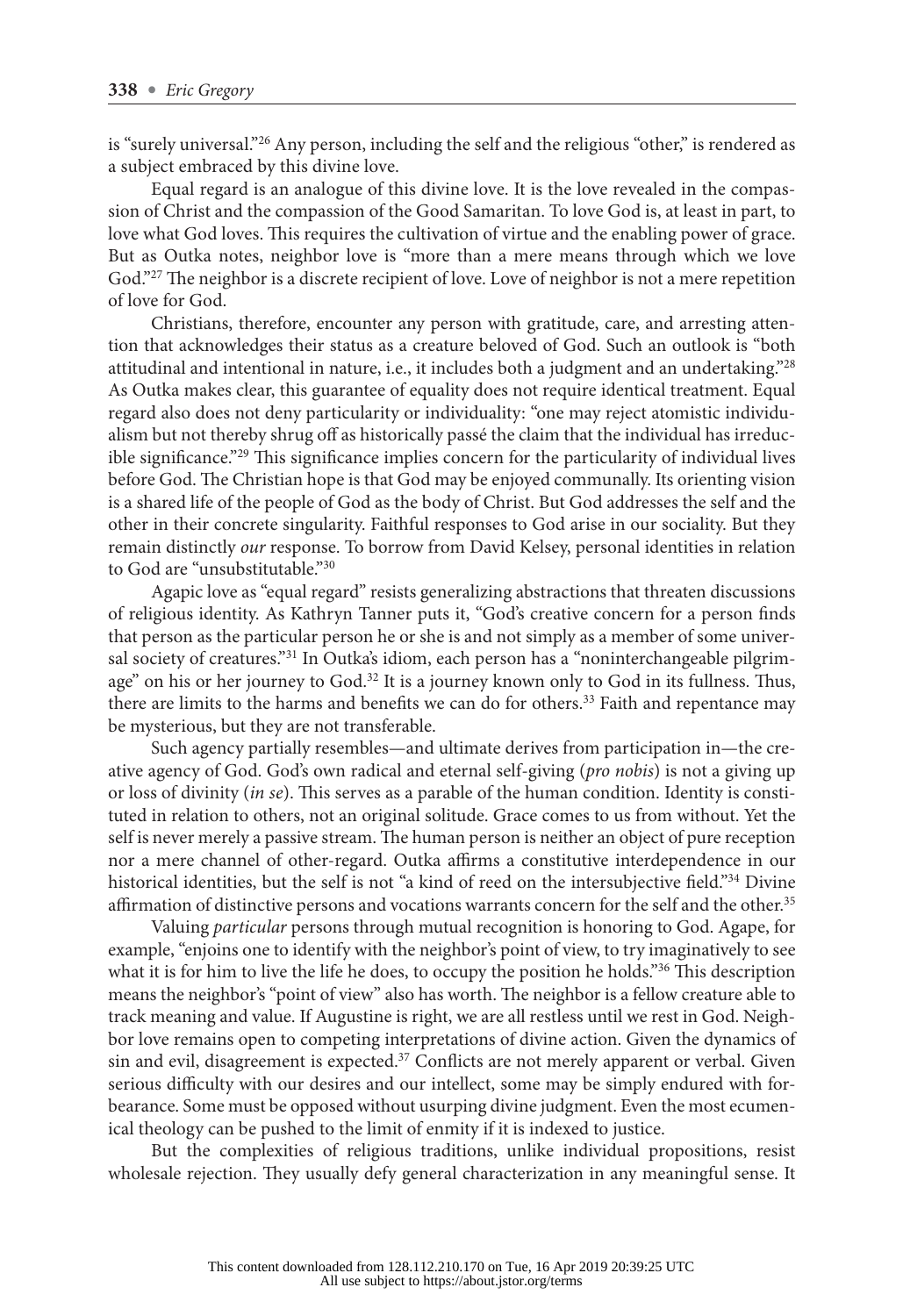takes a lot of work to avoid trivial generalization and get to the point of achieving disagreement. It is hard to imagine the development of Christian theology without sustained engagement with, and education by, various philosophical and religious traditions and their spiritual practitioners. These historical precedents, admittedly partial and imperfect, show that interreligious dialogue is not simply an occasion for greater understanding and tolerance. These goods should not be underestimated. But most of these developments have been understood in terms of relations of similarity and difference rather than raw assertion of identity. They have been catalysts for a deepening of the faith that seeks understanding through spiritual transformation.

Faith in the action of God means that Christian identity is never fixed by exclusion.<sup>[38](#page-14-0)</sup> Improvisation, argument, and discovery are endemic to the confession of grace and ongoing recognition of the Spirit. Virtues like love are always in motion, participating in a divine love that experienced death and resurrection. Given epistemic fallibility and the inadequacy of language about God, attention persists even when the other's point of view is taken to be erroneous or misguided. In fact, religious "others" can be considered justified in their beliefs even if they are thought to hold false beliefs. One might even regret that certain forms of religious life that we find enchanting are unavailable given human finitude as well as the diminishments wrought by sin.[39](#page-14-0) These attitudes can be distinguished from self-doubt, counter-assertion, or minimalist notions of toleration.

Agreement and reconciliation are welcomed when possible. Self-critical apologetics remain necessary for acts of judgment. But agape demands a Christian approach to religious pluralism that is without fear or defensiveness. There is neither epistemic nor affective closure in the search for wisdom. Christian confession of the goodness of the world invites joy and wonder in relation to its diversity. These are the critical labors of non-possessive love that register a Christian desire for truth *and* relationship in a world marked by stubborn violence and ignorance. The Christian does not live by differentiation from the non-Christian, hunting down idolatry and occupying the territory of true faith.

To be sure, religious diversity can be construed theologically as an artifact of human rebellion. Naming idolatry is not the exclusive province of religious exclusivists. Consider, for example, the many contemporary Christian ethicists critical of those who "worship manna." All reality rests in the gracious love of God. But for the Augustinian at least, corrupt knowledge corresponds to a corrupt refusal of this love. Unlike the historicism about religion that opens this essay, this claim about human nature is perennialism on stilts. Such is our lot in this interim of the time between the times. All religions, including Christianity, stand under the judgment of God. Christian humility does not preclude testifying to this prophetic judgment. But the God who justifies the ungodly in their unbelief does not *belong* to Christianity or the church. Diversity has been made a gift to the church through divine providence. In any case, love is for the *actual neighbor* rather than an imagined conception of the good. Just as "sin remains parasitic on a good creation," the fundamental value of persons posited by a divine love is deeper than any human distortion.<sup>[40](#page-14-0)</sup>

As should be clear, my appropriation of Outka's discussion of the justifying reasons of such agape traverses familiar theological controversies. Outka highlights Kierkegaard's religious commitment to equality and Barth's attention to neighbor love partaking in the seriousness of a divine command. These distinguish the *content* of agape in relation to nontheological grounds for equality, including "the intrinsic goodness of communion with God and the correlative treatment of witness."[41](#page-14-0) They bear directly on beliefs and practices regarding religious diversity. To these I now turn.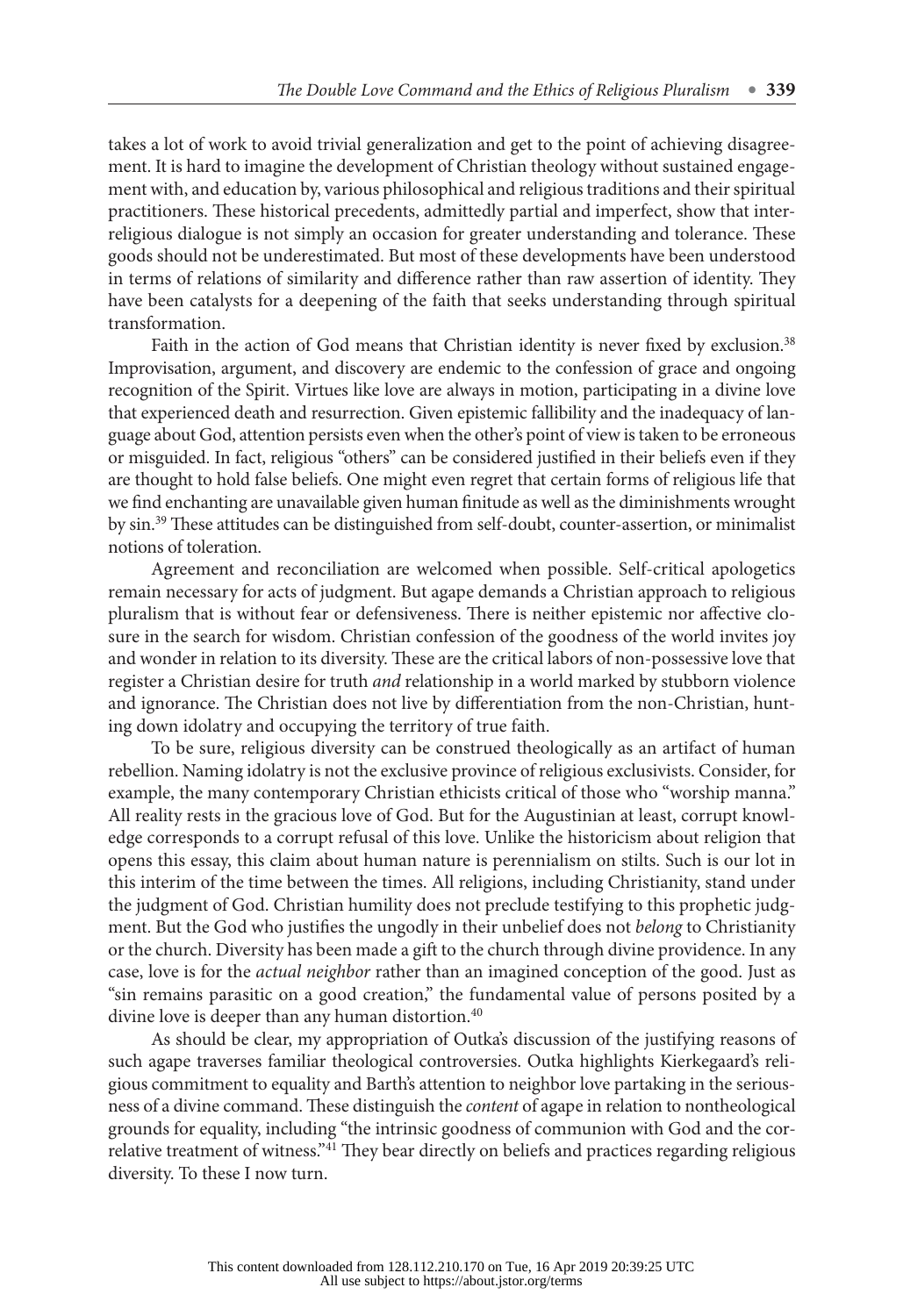## **Following at a Distance: Love's Asymmetry**

A persistent feature of Outka's work is the claim that God is the subject of unique veneration. The love of God is "the first and greatest commandment" (Matt. 22:38). God, not social cohesion or civilizational progress, is the highest good. God is not to be measured against other goods. There is nothing beyond the triune God. God is the source of all that is true, good, and beautiful. This wild and complex God knows us better than we know ourselves. Another corollary follows that is prominent in the Augustinian tradition: "fellowship with God is the greatest of all goods, the only source of inexhaustible happiness, the herald of our final destiny.["42](#page-14-0) Turning away from this fellowship is Adam's mysterious sin, the primal disruption of friendship with God and others.

Augustine's obsession with the safety of his immutable God funds many critics, especially *within* the Christian tradition. They find the concrete neighbor lost in the intensity of his strenuous mood, not to mention his doctrine of eternal alienation. Authentic encounter with religious others is never risked in his passion for deliverance from the wounds of nature. Disembodied souls remain only as steps in the ascent to the eternal perfection of a God that he cannot lose. All other loves are unstable, swallowed up into (his) God. All forms of secular life must be directly sanctified or abandoned. In fact, given the pervasiveness of sin and selfdeception, Augustine often leaves the impression that God is the only good we might safely wish for our neighbor because it is what he most desires. It is the only good without qualification. It is the only good that exists for its own sake.

Alternative stories can be told about Augustine's anxiety[.43](#page-14-0) Like Kierkegaard's account of God as the "middle term," to love the neighbor "in God" is meant to protect the neighbor from the self's thieving and possessing tendencies.<sup>44</sup> It is not accidental that Augustine's famous vision at Ostia followed shared conversation. Yet we have serious difficulty in desiring this good in the right way. Dialogical self-awareness is prone to view others merely as potential coreligionists in *our* imagined new life of grace. Even willing others to love God can be an entirely self-enclosed monologue. Augustine practically invents the idea that confession harbors defensive vanity and prideful domination. Our own piety must be subject to relentless criticism as we progressively reshape our existence and redirect our desires in response to grace. For Augustine, ultimately, we must defer genuine happiness (and holiness) to the hope of afterlife. All piety in time is veiled as a work in progress for the *viator*.

This does not mean all love is a semblance, but it is one way to affirm the truth in Luther's dictum that we live *simul justus et peccator*, simultaneously justified and sinner. There is no closure this side of the eschaton. Critics of Christian efforts to love their non-Christian neighbor in this world might prefer a dose of otherworldly hyper-Platonism. Augustine was that rare church father who lived a good part of his life as a non-Christian. Despite his many religious conversions and beautiful rhetoric, however, his own example of interreligious dialogue was not a model of charitable engagement or transfigured generosity.

Outka's God-centered ethic does not travel in an excessively monistic direction. Human flourishing consists in the love of God *and* love of neighbor. Temporal goods and virtues have their integrity and intelligibility, albeit in relation to God. This relation is neither inscrutable nor obsessive. We are accountable to various finite goods. They buoy us in the sufferings of creaturely life. The transcendent God revealed in creation, the covenant with Israel, and the incarnation of Jesus Christ are not jealous of *any* temporal love. Fellowship with *this* God need not crowd out recognition of other loves or other goods. Religious cultures, therefore,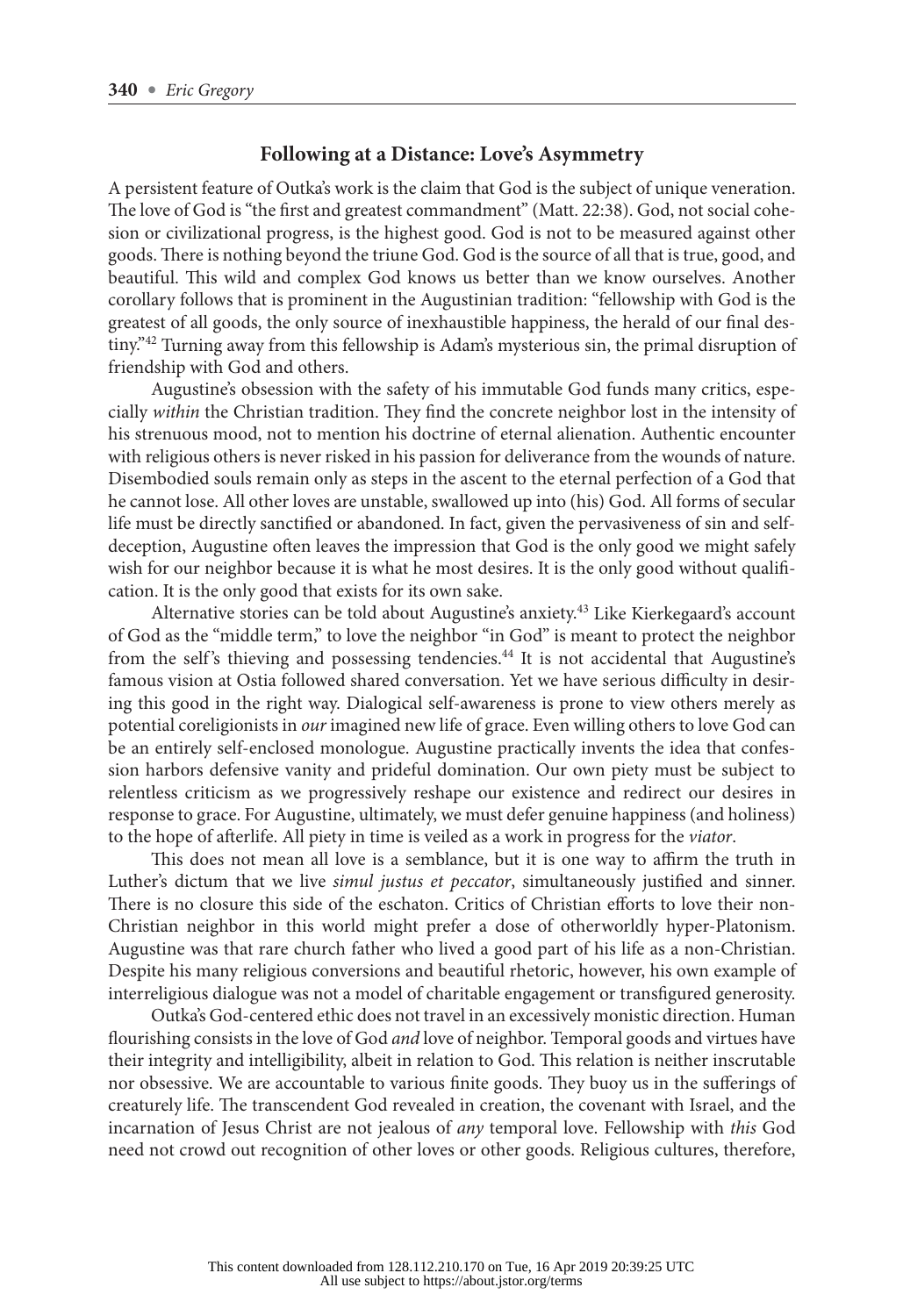are not divided into the kingdoms of good and evil. By my lights, Augustine's own intoxication with God admits as much. Proximate ends are not always only means to an ultimate end. If God's power is fully expressed in an eternal act of self-pouring love, then the highest good is always a common good.

But, alongside latter-day Augustinians like Kierkegaard and Luther, Outka helpfully emphasizes the sui generis character of a relation to God. There is a "difference between loving God oneself and commending love for God to others."[45](#page-14-0) Divine love always exceeds our reciprocity: "even if you have thrust in as far as possible, the source is always a bit further in."[46](#page-14-0) In itself, humanity cannot establish this fellowship. God alone desires this relationship and creates the desire for it within us. God alone is the agent of conversion. The original movement is unilateral. From our side, "to love and glorify God should be equated with nothing else."[47](#page-14-0) As the Westminster Catechism famously opens, to "glorify God and to enjoy him forever" is our "chief end." Despite analogies of grace, love for God is finally intelligible when it is radically distinguished from all other loves. This supreme and passionate devotion cannot be transferred to "our neighbors or ourselves on pain of idolatry."[48](#page-14-0) The neighbor is not God. Creatures are to be loved as creatures. God is to be loved as God.

Yet love to God is allied inexorably to love for neighbor. They do not exist without each other. Both are *commanded*. The second is *like* the first. In Outka's terminology, they are governed by "mutual irreducibility and mutual inherence.["49](#page-14-0) The difficult logic of these loves assumes neither subordination nor (necessary) competition. This nuanced yet definite account of the relationships between love commandments is an important contribution to Christian ethics. What implications follow for religious diversity?

The unity in diversity of the love commands suggests another route into love's relation to religious diversity, particularly in terms of the goodness of the God relation and the character of the church's witness *for* the world. To love what God loves, Outka counsels, "differs from insisting that we are to love others *as* God loves them."[50](#page-14-0) We can never substitute for God. This means we can never presume to play God. We can never command belief.

In a fruitful reading of Hans Frei, Outka helpfully focuses on normative questions about the identity of Jesus and its relevance for interactions with others. These "ethical extrapolations" fall under what Outka describes as a motif of the Protestant Reformers: "that of following after rather than imitating.["51](#page-14-0) We are not second Christ figures. God may love others into freedom, but we must not. The influence of Barth is notable. To "follow after" *after* revelation, *after* grace, *after* cross and resurrection—again sets a limit on our activities. They especially limit pretensions of salvific love from the human side. The church, for example, "can only follow Jesus and not reproduce his work.["52](#page-15-0) The person and work of Jesus remains unique and distinct. It is the mysterious particularity that guarantees universality. This is the joy, the promise, and the scandal of the Gospel.

To identify Jesus as savior and mediator does not deny he also is a model for Christian ethics. Who God reveals Jesus to be is held in concert with who Jesus reveals God to be. The Christian community finds warrant for a "normative universalism" in the inclusive activity of Jesus, who includes all humanity in his humanity. In faith, it points to the evangelical mission of God in Word and Sacrament. Such testimony is both belated and anticipatory. Looking backward and forward, it involves witness, service, and hope for everyone. Messianic witness includes exhortation and proclamation through the Spirit to God in Christ. But it does not place the religious "other" under the law of our self-interpretations or ontological imaginations. Nourished by the practices of the church as a pilgrim community called by God, such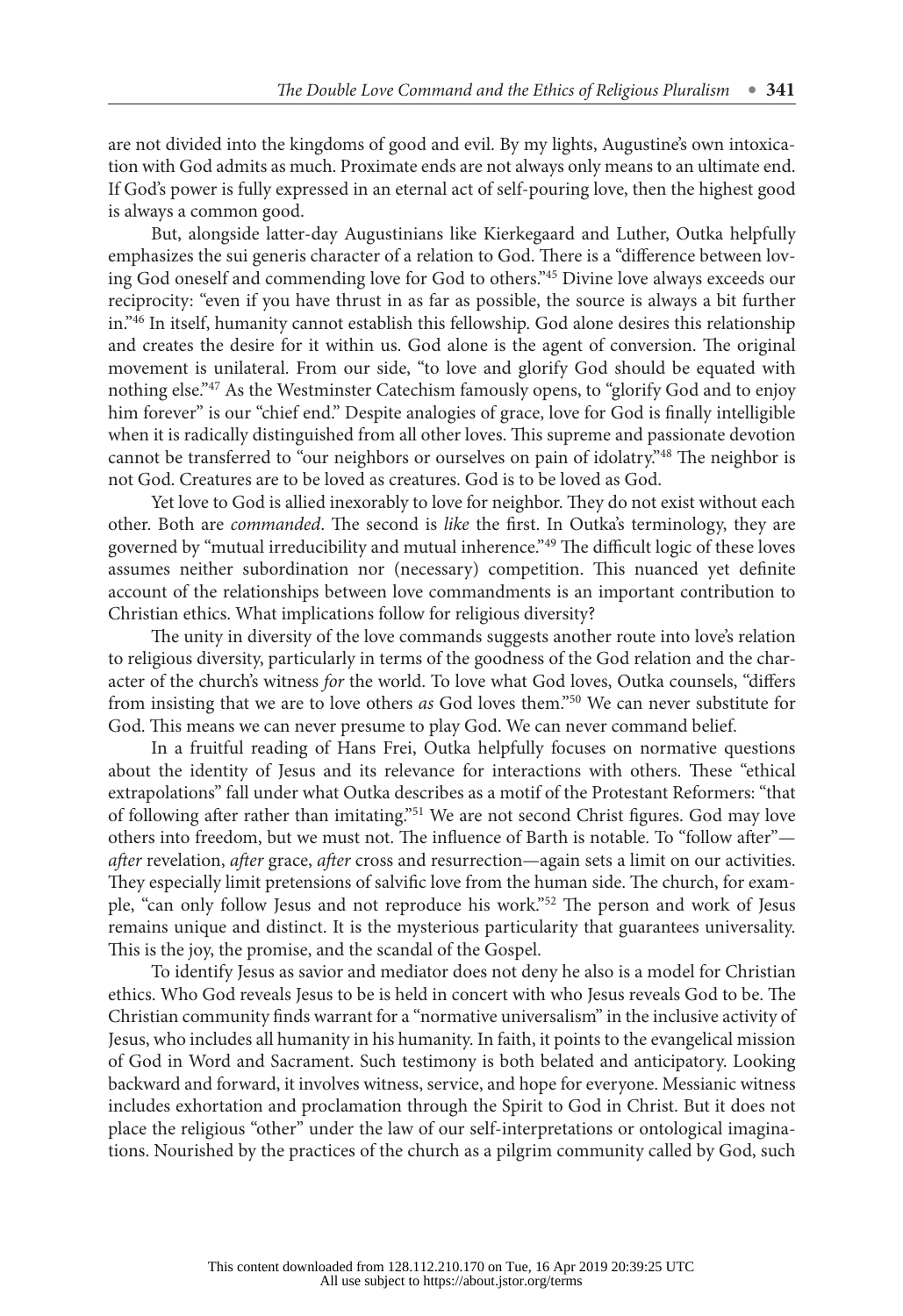activity is not a program or achievement. It is a fitting expression of neighbor love taken up by the life of the church as a whole. The church lives by faith that God will make use of the obedience of sinners. It looks to the obedience of the One who was a sacrifice for the "sins of the whole world" (1 John 2:2) and "made our wisdom, our righteousness and sanctification and redemption" (1 Cor. 1:30). That we belong to this God is our "only comfort in life and death," as the Heidelberg Catechism puts it. Life in the visible church externally reminds us of this comfort.

Christians, however, are not the guardians of divine grace. Outka elegantly describes this account of Christology and ethics in these terms: "when we release our works from the weight of a final seriousness they cannot bear, we may be able to display a certain lightness in the way we comport ourselves, a lightness that resembles only superficially the frivolous or the complacent.["53](#page-15-0) That is to say, the confident faith of those beloved of God sets them free to love others in freedom. For Barth, the triune God gathers and sends the Christian community to witness to this freedom on a corporate and cosmic scale. This affirmation of the missional nature and purpose of the church is central to any Christian ethics and to any Christian who seeks to follow this triune missionary God.

The neighbor, however, is not simply the patient of Christian love. Love is not a prudential strategy for effective evangelism, however problematically that term has been understood. They too have a mission to the Christian community. In a remarkable exegesis of the parable of the Good Samaritan, Karl Barth renders any neighbor as the "representative of the divine compassion.["54](#page-15-0) In Barth's hands, this most famous story is not moralized by appeal to boundary-breaking universalism or the reduction of love to God to neighbor love. It does not celebrate an "anonymous Christian" imitating a predetermined notion of Christian virtue. But it also does not imagine the Christian in the role of the Good Samaritan to the world, a self-serving temptation in situations of cultural privilege. Rather, the event of mutual encounter is itself a transfiguring sacrament of grace.

The neighbor is *actually* the bearer of the mercy of God in the drama of salvation. In and through wounded humanity, we are opened to the goodness of God in the sacred presence of the neighbor. Here Barth records the many strangers in redemptive history narrated in the canon, outsiders who come from surprising places into the circle of divine election. For Barth, such neighbors are "a visible sign of invisible grace, a proof that I, too, am not left alone in this world, but am borne and directed by God."[55](#page-15-0) Any response to Jesus Christ—revealed as the divine neighbor with humanity—involves a response to God and neighbor. Loving and being loved, in the vulnerable solidarity of this grace, is a proleptic enactment of the kingdom. The church bears witness to the fragile beauty of this reality in its social practices of giving and receiving.

#### **Conclusion**

Religious diversity shapes much of contemporary Christian experience and self-understanding. For many, it is a regrettable feature of life. There is a palpable sense of loss and tragic distortion. This can fund resentment or resignation. Others evaluate it positively as enriching possibilities for transforming their relationship with God, who loves in freedom. Diversity reflects the radical plurality of the divine life itself. A plurality of crowded religious options is part of the joy of creaturely existence. Still others find the life of the Christian pilgrim exists between some mixture of these passions. They express the eschatological tension of living between the "already" and the "not yet." Whatever perspective is taken, exploration of *ethical* commitments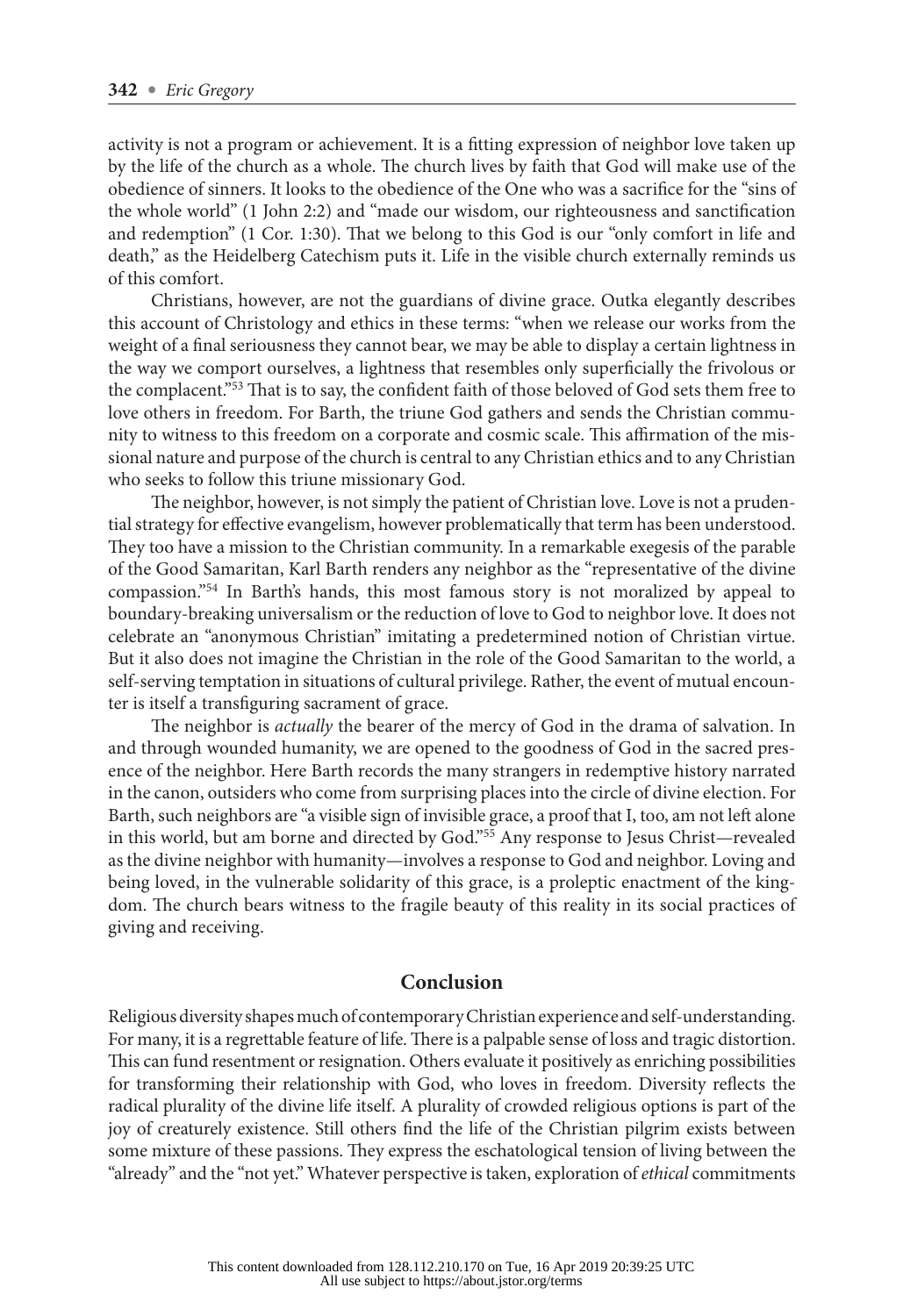<span id="page-12-0"></span>that follow from Christian confession in relation to this reality of religious diversity is inescapable. It is already changing the landscape of the discipline of Christian ethics. Caught today between so many religious and secular fundamentalisms, Christian ethicists should not allow their attention to other pluralisms to marginalize greater attention to the distinctiveness of this most human form of otherness.

#### **Notes**

1. For a helpful survey of these themes, see John Kelsay, "Plurality, Pluralism, and Comparative Ethics: A Review Essay," *Journal of Religious Ethics* 24, no. 2 (Fall 1996): 403–28; Ian Markham, *Plurality and Christian Ethics* (Cambridge: Cambridge University Press, 1994); and Michael Kessler, ed., *Political Theology for a Plural Age* (Oxford: Oxford University Press, 2013).

2. I borrow the language of rivalry from a philosophical work that has exercised significant influence on Christian ethics: Alasdair MacIntyre, *Three Rival Versions of Moral Inquiry* (Notre Dame, IN: University of Notre Dame Press, 1991). For theological criticism of MacIntyre's notion of rivalry, see Luke Bretherton, *Hospitality as Holiness: Christian Witness amid Moral Diversity* (Burlington, VT: Ashgate, 2006).

3. See Oliver O'Donovan, "Reflections on Pluralism," in *The Kuyper Center Review: Politics, Religion, and Sphere Sovereignty*, ed. Gordon Graham (Grand Rapids, MI: Eerdmans, 2010), 1–13; and David Decosimo, *Ethics as a Work of Charity: Thomas Aquinas and Pagan Virtue* (Stanford, CA: Stanford University Press, 2014).

4. See Susan Parsons, *Feminism and Christian Ethics* (Cambridge: Cambridge University Press, 1996), especially 1–13.

5. See, for example, William Schweiker, *Theological Ethics and Global Dynamics: In the Time of Many Worlds* (Oxford: Blackwell, 2004); Aaron Stalnaker, *Overcoming Our Evil: Human Nature and Spiritual Exercises in Xunzi and Augustine* (Washington, DC: Georgetown University Press, 2009); David Clairmont, *Moral Struggle and Religious Ethics: On the Person as Classic in Comparative Theological Contexts* (Oxford: Wiley-Blackwell, 2011); Elizabeth M. Bucar, *Creative Conformity: The Feminist Politics of U.S. Catholic Women and Iranian Shi'i Women* (Washington, DC: Georgetown University Press, 2011); Elizabeth M. Bucar and Aaron Stalnaker, eds., *Religious Ethics in a Time of Globalism: Shaping a Third Wave of Comparative Analysis* (New York: Palgrave Macmillan, 2012); and G. Scott Davis, *Believing and Acting: The Pragmatic Turn in Comparative Religion and Ethics* (Oxford: Oxford University Press, 2012).

6. For an instructive account, see Paul J. Griffiths, *Problems of Religious Diversity* (Oxford: Blackwell, 2001).

7. On resemblance and the tasks of comparison, see David Decosimo, "Comparison and the Ubiquity of Resemblance," *Journal of the American Academy of Religion* 78, no. 1 (March 2010): 226–58. Decosimo's essay helpfully shows ways comparison "is as powerful in what it tends to hide as in what it reveals" (236).

8. Gene Outka, "The Particularist Turn in Theological and Philosophical Ethics," in *Christian Ethics: Problem and Prospects*, ed. Lisa Sowle Cahill and James F. Childress (Cleveland, OH: Pilgrim Press, 1996), 107. For Outka, "God is neither governed nor circumscribed by the tradition. . . . But those in the tradition rely on what we see as God's self-disclosure in this particular history" (108). For a revealing contrast to this approach to the Christian tradition, see Gene Outka, "Remarks on a Theological Program Instructed by Science," *The Thomist* 47, no. 4 (October 1983): 572–91.

9. Gene Outka, "Theocentric Love and the Augustinian Legacy: Honoring Differences and Likenesses between God and Ourselves," *Journal of the Society of Christian Ethics* 22 (2002): 98–99.

10. See, for example, Alvin Plantinga, *Warranted Christian Belief* (Oxford: Oxford University Press, 2000), especially 422–57; and Linda Zagzebski, "Self-Trust and the Diversity of Religions," *Philosophic Exchange* 36, no. 1 (2006): 63–75.

11. For two different accounts, see George Lindbeck, *The Nature of Doctrine* (Philadelphia: Westminster Press, 1984); and Kevin Hector, *Theology without Metaphysics: God, Language, and the Spirit of Recognition* (Cambridge: Cambridge University Press, 2011).

12. On the origins, value, and limitations of the paradigm, see Michael Barnes, *Theology and the Dialogue of Religions* (Cambridge: Cambridge University Press, 2002); and Gavin D'Costa, *Christianity and*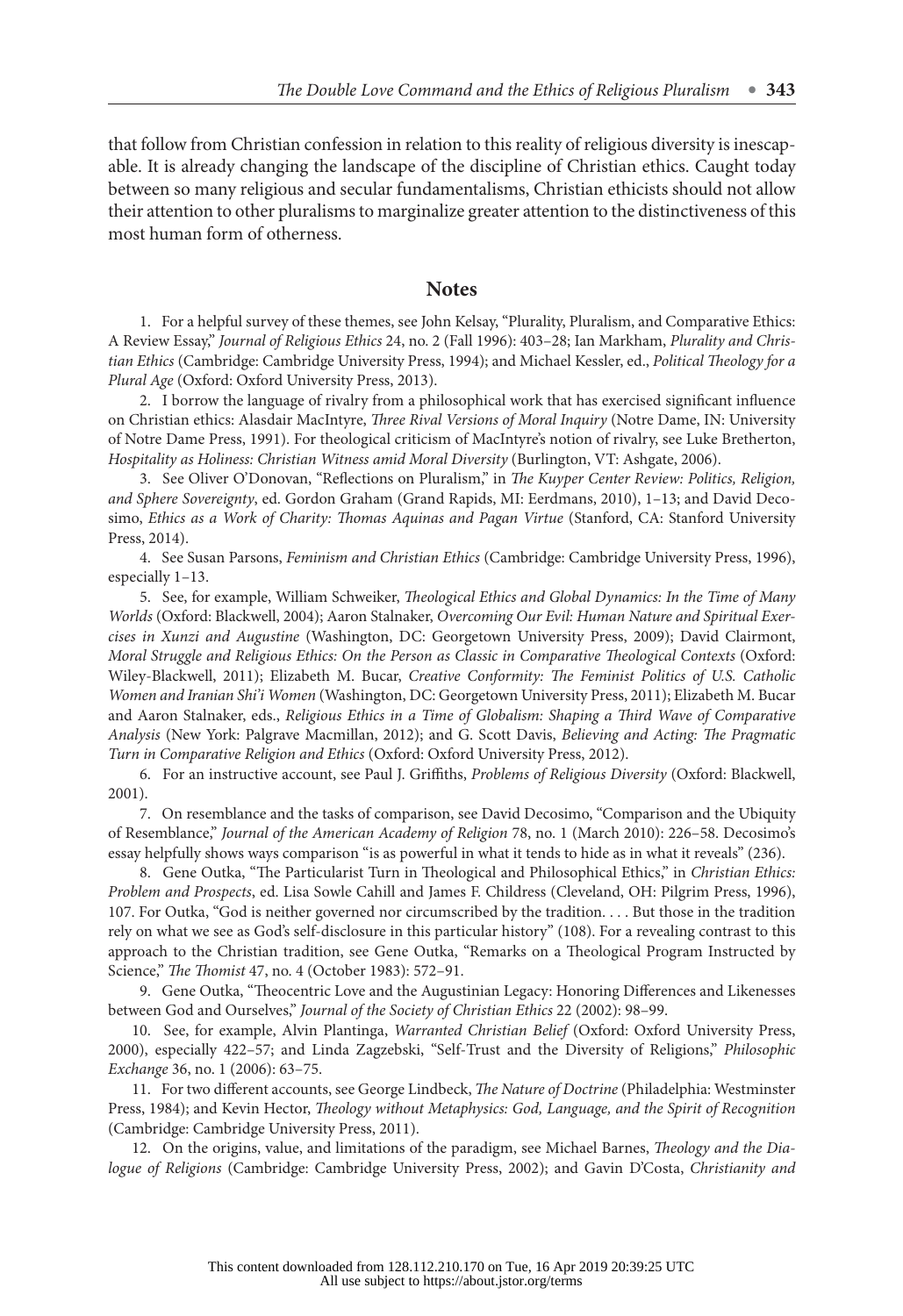<span id="page-13-0"></span>*World Religions: Disputed Questions in the Theology of Religions* (Oxford: Wiley-Blackwell, 2009). Barnes argues that these categories "remain all too easily at the level of 'isms'" and "tends to serve the interests of the pluralist agenda only" (8). D'Costa also argues Hick's pluralism can be read as "a new form of triumphalism and imperialism, albeit of an agnostic type" (10).

13. Stanley Hauerwas, *The State of the University: Academic Knowledges and the Knowledge of God* (Oxford: Blackwell, 2007), 65. Kathryn Tanner also argues that "pluralist theories of religion are implicated, despite their best intentions, in colonialist forms of discourse," in "Respect for Other Religions: A Christian Antidote to Colonialist Discourse," *Modern Theology* 9, no. 1 (January 1993): 1–18. For a critical engagement with the politics of Tanner's theology in light of religious pluralism, see Hugh Nicholson, *Comparative Theology and the Problem of Religious Rivalry* (Oxford: Oxford University Press, 2011).

14. John Milbank, "The End of Dialogue," in *The Future of Love: Essays in Political Theology* (Eugene, OR: Cascade Books, 2009), 282. Milbank also points out that these approaches give little attention to the "idea that religions can be considered as social projects as well as worldviews" (285).

15. See Tomoko Masuzawa, *The Invention of World Religions: Or, How European Universalism Was Preserved in the Language of Pluralism* (Chicago: University of Chicago Press, 2005); and Courtney Bender and Pamela E. Klassen, eds., *After Pluralism: Reimagining Religious Engagement* (New York: Columbia University Press, 2010).

16. See Karl Rahner, *The Love of Jesus and the Love of Neighbor* (New York: Crossroad Publishers, 1983); John Hick, *An Interpretation of Religion: Human Responses to the Transcendent* (New Haven, CT: Yale University Press, 1989); and Paul F. Knitter, *Jesus and Other Names* (Maryknoll, NY: Orbis, 1996).

17. For an excellent overview of Barth's discussion of religion, see Garret Green, "Introduction: Barth as Theorist of Religion," in Karl Barth, *On Religion* (London: Bloomsbury, 2013), 1–35. Green shows that Barth does more than attack "religion" as a Christian heresy.

18. On this relationship, see also Edward Vacek, *Love, Human and Divine: The Heart of Christian Ethics* (Washington, DC: Georgetown University Press, 1994). Vacek's account of love explicitly unites moral theology, dogmatics, and spirituality.

19. Gene Outka, *Agape: An Ethical Analysis* (New Haven, CT: Yale University Press, 1972), 4.

20. Anders Nygren, *Agape and Eros*, trans. Philip Watson (Philadelphia: Westminster Press, 1953). It is noteworthy in this context that Nygren's classic text, and its generative method of "motif research," was intended as a contribution to the history of religions and comparative philosophy of religion. I do not here address the fraught history of religious comparison through the lens of love's relation to justice, especially in terms of Jewish-Christian dialogue. For a recent treatment, see Leora Batnitzky, "Love and Law: Some Thoughts on Judaism and Calvinism," in *Kuyper Center Review: Revelation and Common Grace*, ed. John Bowlin (Grand Rapids, MI: Eerdmans, 2011), 157–72. Batnitzky helpfully avoids Nygren's distorting contrasts even as she identifies relevant theological and anthropological ones.

21. Outka, *Agape*, 9.

22. See Stephen Pope, "Love in Contemporary Christian Ethics, *Journal of Religious Ethics* 23, no. 1 (Spring 1995): 167–97.

23. Outka, *Agape*, 13.

24. Outka cites from Søren Kierkegaard's *Works of Love*: "Your neighbor is every man, for on the basis of distinctions he is not your neighbor, nor on the basis of likeness to you as being different from other men. He is your neighbor on the basis of equality with you before God: but this equality absolutely every man has, and he has it absolutely" (*Agape*, 159).

25. Søren Kierkegaard, *Works of Love*, trans. Howard Hong and Edna Hong (New York: Harper & Row, 1962), 68.

26. Outka, *Agape*, 212. Many find that only a doctrine of universal salvation can meet the demands of theodicy. See, for example, Marilyn Adams, *Horrendous Evils and the Goodness of God* (Ithaca, NY: Cornell University Press, 1999). Outka argues that "all human beings are included in the range of Jesus' redemptive activity," in "Universal Love and Impartiality," in *The Love Commandments: Essays in Christian Ethics and Moral Philosophy*, ed. Edmund S. Santurri and William Werpehowski (Washington, DC: Georgetown University Press, 1992), 8. Outka's formulation is ambiguous, and he typically expresses an eschatological reserve about God's ultimate judgment. Of course, the scope of divine love and human freedom with respect to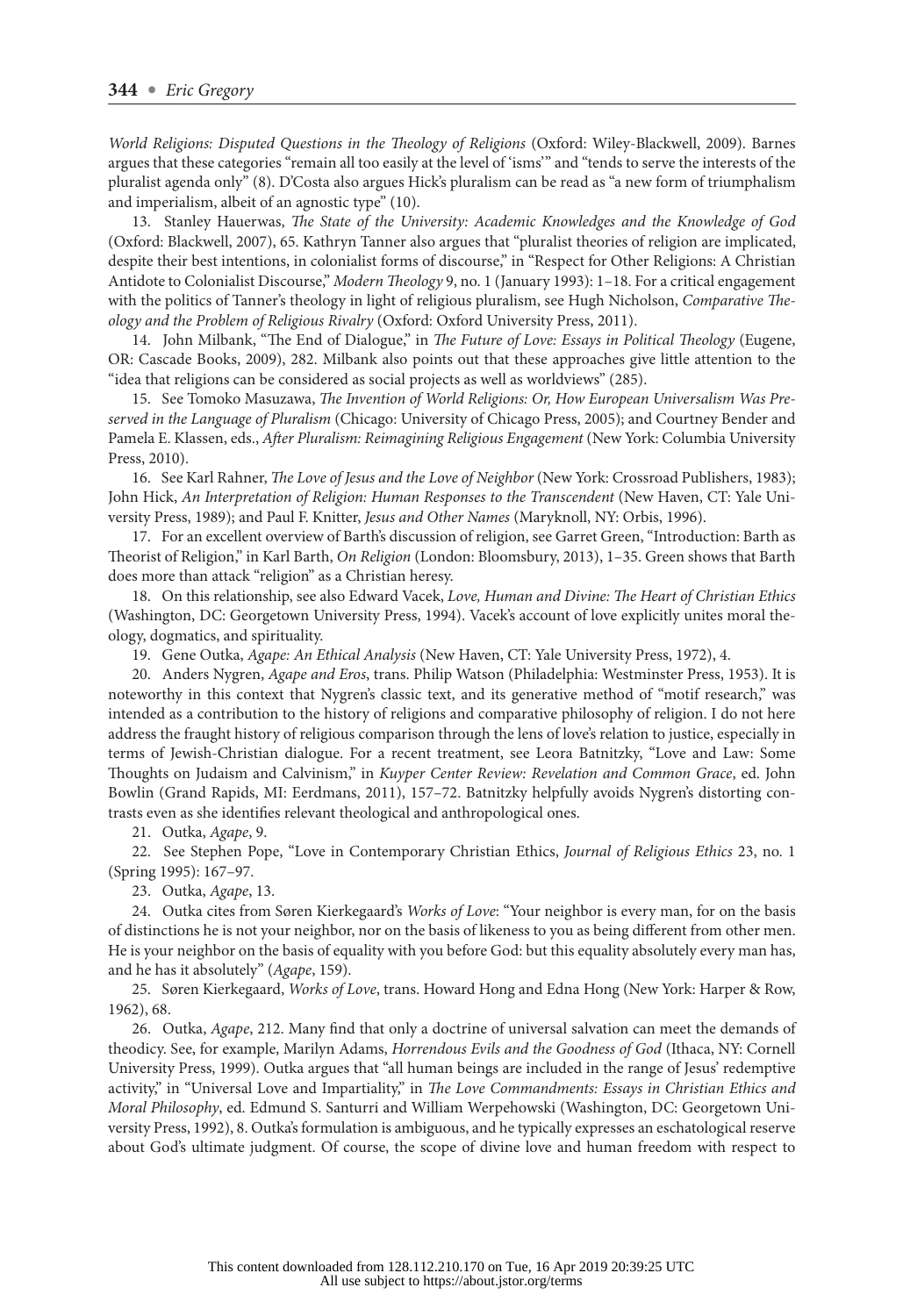<span id="page-14-0"></span>redemption remain disputed in Christian theology in ways that admit multiple interpretations (i.e., reprobation, purgatory, annihilationism, or universalism). I simply note that Outka's vision of last things appears closer to Barth than to Augustine. For a critical reading of Augustine's effort to hold together his account of grace with human kinship in creation, see John Bowlin, "Hell and the Dilemmas of Intractable Alienation," in *Augustine's City of God: A Critical Guide*, ed. James Wetzel (Cambridge: Cambridge University Press, 2012), 186–204. From different angles, see Keith A. Johnson, *Rethinking the Trinity and Religious Pluralism: An Augustinian Assessment* (Downers Grove, IL: InterVarsity Press, 2011); and Brian Brown, John Doody, and Kim Paffenroth, eds., *Augustine and World Religions* (Lanham, MD: Lexington Books, 2008).

27. Outka, "Universal Love and Impartiality," 73.

28. Outka, *Agape*, 131.

29. Gene Outka, review of *Religion and the Individual: A Jewish Perspective*, by Louis Jacobs, *Shofar* (Summer 1994): 109.

30. See David Kelsey, *Eccentric Existence: A Theological Anthropology* (Louisville, KY: Westminster John Knox Press, 2009), 357–401.

31. Tanner, "Respect for Other Religions," 14.

32. Outka, "Universal Love and Impartiality," 64.

33. See Gene Outka, "On Harming Others," *Interpretation* 34 (1980): 381–92.

34. Gene Outka, review of *Character, Vision and Narrative*, by Stanley Hauerwas, *Religious Studies Review* 6, no. 2 (April 1980): 112.

35. See, for example, Outka's discussion of Barth on "obedient willing" and "personal providence" in "Universal Love and Impartiality," 50–53.

36. Outka, *Agape*, 311.

37. In an otherwise critical review of *Prospects for a Common Morality*, Alasdair MacIntyre commended Outka's Augustinian account as a singular effort to explain "some aspects of moral and philosophical disagreement." See Alasdair MacIntyre, "Prospects for a Common Morality," *Philosophy and Phenomenological Research* 55, no. 2 (June 1995): 487.

38. On Christianity and relational identity, see Kathryn Tanner, *Theories of Culture: A New Agenda for Theology* (Minneapolis: Fortress Press, 1997).

39. On the reality and danger of "spiritual" regret, see Lee Yearley, "Conflicts among Ideals of Human Flourishing," in *Prospects for a Common Morality*, ed. Gene Outka and John P. Reeder (Princeton: Princeton University Press, 1993), 233–53. Such recognition is an important part of Charles Taylor's account of modern secularity in which religious faith is taken to be "one human possibility among others." See Charles Taylor, *A Secular Age* (Cambridge, MA: Belknap Press, 2007), 3.

40. Gene Outka, "Augustinianism and Common Morality," in *Prospects for a Common Morality*, 142.

41. Outka, *Agape*, 206.

42. Outka, "Augustinianism and Common Morality," 126.

43. See Eric Gregory, *Politics and the Order of Love: An Augustinian Ethic of Democratic Citizenship* (Chicago: University of Chicago Press, 2008); and Charles Mathewes, *A Theology of Public Life* (Cambridge: Cambridge University Press, 2007).

44. For Kierkegaard, "the love-relationship is a triangular relationship of the lover, the beloved, love but love is God. Therefore to love another person means to help him to love God and to be loved means to be helped" (*Works of Love*, 124; see also 70 and 87).

45. Outka, "Universal Love and Impartiality," 65.

46. Kierkegaard, *Works of Love*, 26.

47. Outka, "Theocentric Love and the Augustinian Legacy," 99–100.

48. Ibid., 101.

49. Outka, "Self and Other in a Theological Framework," in *A Just and True Love: Feminism at the Frontiers of Theological Ethics*, ed. Maura A. Ryan and Brian F. Linnane (Notre Dame: University of Notre Dame Press, 2007), 141.

50. Outka, "Theocentric Love and the Augustinian Legacy," 102.

51. Gene Outka, "Following at a Distance: Ethics and Identity in Jesus," in *Scriptural Authority and Narrative Interpretation*, ed. Garrett Green (Minneapolis: Augsburg Fortress Press, 1987), 150.